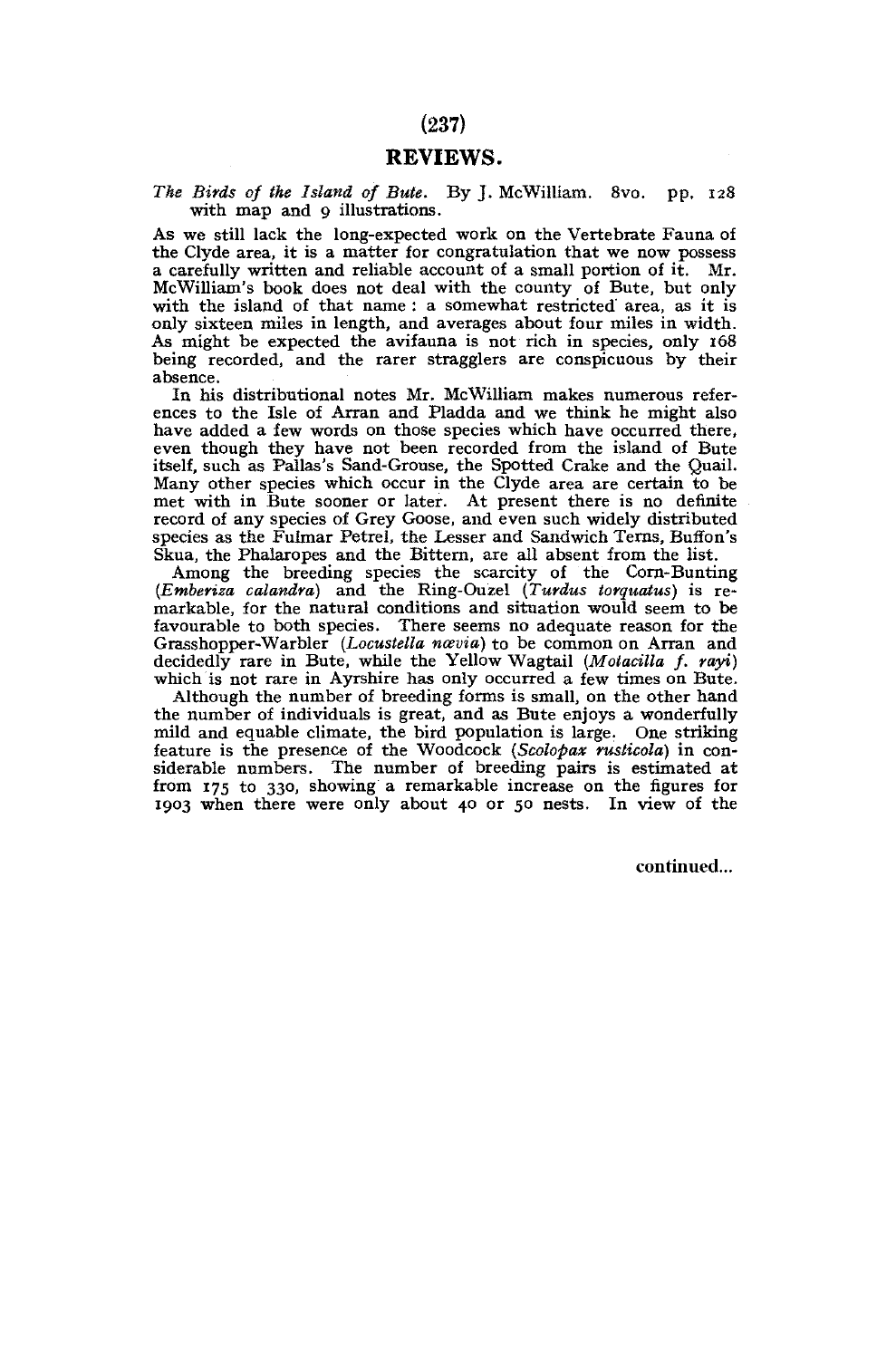diminution of Black-game in other parts of Scotland it is satisfactory to find that here they are at any rate holding their own.

We should like to call attention to two useful features in this work. The varying fertility of a species in different parts of its breeding range is a subject which has been much neglected, and the author has collected some useful data on the average number of eggs laid by certain birds in this area. On the whole the tendency seems to be to lay fewer than the normal number of eggs in the case of those species which show variation in this respect.

There is also some very valuable information as to the bird population and the effect of game preservation on bird life. Without going into details as to the figures on which the results are based, we find that Mr. McWilliam thinks that the total number of birds on the island may reach the surprising figure of 400,000. As Bute is only about sixty square miles in extent, this gives some 6,000 to 7,000 birds to the square mile, or one bird to every twenty-two square yards. There is little doubt that the number of our birds is greatly underestimated by most people, and for comparison with estimates from other districts these figures will be very useful. Another valuable feature is the game list supplied by the Marquess of Bute (p. 123), from which it appears that a total bag of 96,033 head of game was obtained in twenty-eight years. Deducting the 5,013 hares and roedeer, there still remain 91,020 birds, of which the largest items are 50,139 Red Grouse, and 10,993 Snipe, both of which species are still plentiful, though the numbers of Grouse are subject to considerable fluctuations.

Side by side with this may be read the vermin list of the head-keeper in North Bute for one year, which reaches the total of r,352. After deducting 1,088 mammals we have 264 larger birds left (Hooded Crows, Jackdaws, Hawks of various, species and Gulls). This represents roughly about five birds per week all the year round, so that it does not require much calculation to realize the enormous effect of game preservation on the avifauna of a given district. This is of course accentuated in the case of an island, where the influx from outside to fill up the gaps is almost negligible.

The book is carefully prepared, but there are a few points to which attention may be drawn. There is no index of species, but a table of contents on p. 5, in which the Chiff-chaff figures as the " Chaffinch." The identification of birds from colloquial names in old lists is often unsatisfactory, but when Blair, early in the nineteenth century, wrote " Marrets, Ailsa Black Sea Cocks and Sea Parrots," it was the last named which were the Puffins and not the " Ailsa Black Sea Cocks," which were probably Guillemots. In the paragraph on the Brent Goose it is clearly stated that three specimens in the Bute Museum are of the pale breasted "variety." The statement which follows that " at present it is supposed that the two types represent little more than individual variation " is exactly the reverse of the case, as it is now known that the two sub-species (not varieties) have quite different breeding ranges, and do not, as was formerly supposed, breed together in Spitsbergen. The Light-breasted Brent *(B, bernicla hrota)*  should be added to the island list.

There is no mention of the Firecrest, but it is said to have occurred in Bute on the authority of Mr. A. R, Reid *(Zool.* 1907, p. 15).

Writing of the Turnstone (p. 94), the author says: "The egg is so conspicuous that a mistake could hardly be made." Here we are in doubt as to whether the writer means " characteristic," as the eggs are often carefully hidden beneath stones or vegetation and have been<br>found well down in a Puffin's burrow. F. C. R. JOURDAIN. found well down in a Puffin's burrow.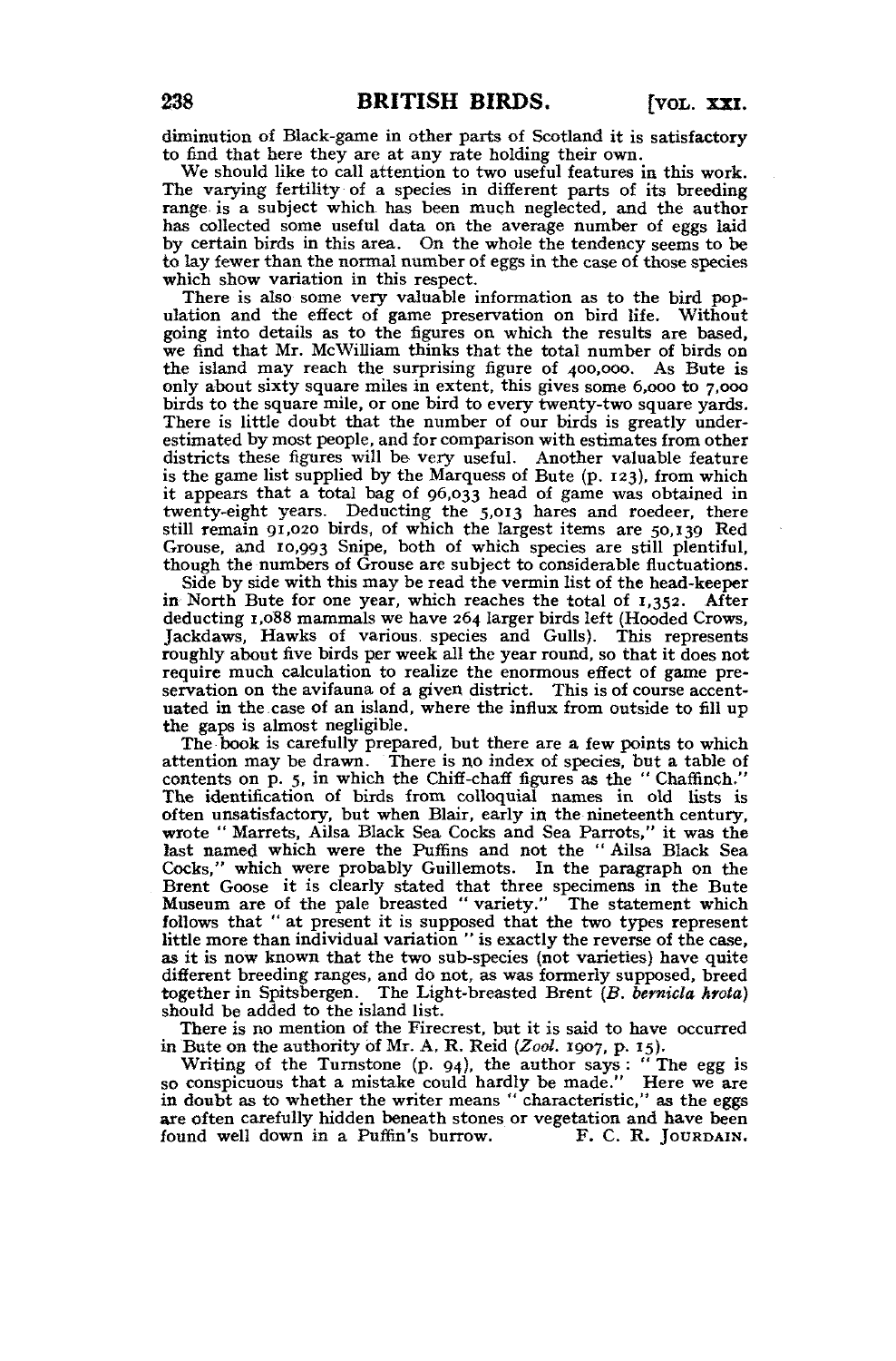*Fiskehejren.* By Vagn Holstein. (4to. Gads Forlag, Copenhagen, 1927.)

THIS well printed quarto volume of 98 pages is devoted to the life history and status in Denmark of the Common Heron *(Ardea cinerea).*  It is illustrated with a map on which the breeding places are shown, four coloured plates to illustrate the plumages from the downy stage to maturity, and other uncoloured plates from photographs. The letterpress is in Danish, and includes a list of heronries with historical notes. There is also a synoptical table showing a comparative census of these colonies in 1912 and 1927, from which we note that the number of breeding pairs has increased from 610-710 pairs in 1912 to 1,362- 1,410 in 1927. While in 1912 there were but two colonies of 80 to 100 pairs, there are now no fewer than 7 heronries of 80 to 110 pairs, and one of 175 nests.

These figures may be compared with work on the same lines by Watt in Scotland, and more recently by De Chavigny in France, and Brouwer in Holland.

Among other points of interest, we note that the author estimates the incubation period at 28 days, slightly longer than the result obtained by W. Evans from incubation by a hen (25-26 days). Some of the courtship attitudes are figured in the plate to face p. 44.

By watching at night from 9.30 p.m. on June 30th to 2.30 a.m. on July 1st, 1927, the author ascertained that the young were fed at different nests in a colony on twenty-three occasions. In the case of one nest the nestlings were fed on two occasions, viz., at 9.35 p.m. and 1.20 a.m.

There are also interesting notes on the causes of the mortality among young birds, but we have failed to find any definite evidence on the question of a second brood, and though in some cases the eggs are laid on consecutive days, there are also numerous instances of much longer intervals on record.

The great merit of this work consists in the fact that it is the result of original observation and field work, and though there are still many points which need elucidation, it marks a great advance upon our previous state of knowledge, and suggests fresh lines of research.

F. C. R. JOURDAIN.

*The Rumblings of a Bird Lover.* By Charles E. Raven, D.D., Canon of Liverpool. Sixty-seven photographs by the author. (Martin Hopkinson & Co., Ltd. 10/6.)

THIS book is well named, for it consists to a considerable extent of the relation of observations and experiences among birds gleaned during brief, and often accidental, interludes in a busy life. Though necessarily disconnected, it is an eminently readable book. Every page glows with the intense enthusiasm of the author for his favourite hobby, and anyone, be he the veriest dabbler in the study of birds, cannot but be infected with the same spirit while reading the descriptions of the first meetings with hitherto unknown species.

It naturally covers a very wide range of species, the localities visited ranging from Handa to north Wales, and from county Cork to Texel, and though much of the ground has been covered many times already and there is little that is actually new in the ascertained facts, they have been so well put together, told so charmingly, and are so ably commented upon, that their relation is never wearisome. The chapter on the early life of a young Cuckoo, though the story is now a well-worn one, is one of the best in the book, and is as graphic and as vivid an account of this avian tragedy as can be found anywhere.